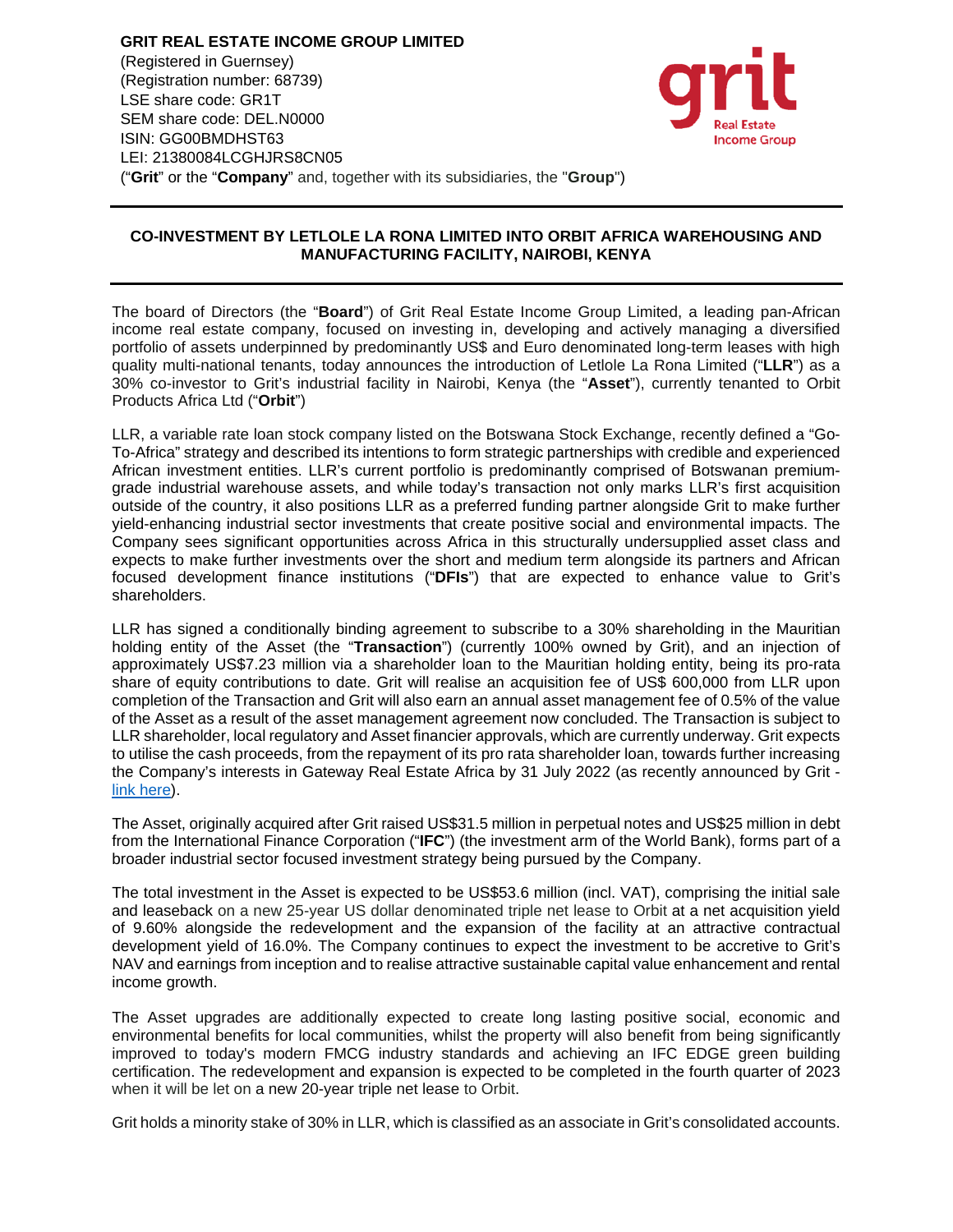#### **Bronwyn Knight, CEO of Grit Real Estate Income Group Limited, commented:**

"We are pleased today to welcome LLR as co-investor to the Orbit facility, which is expected to deliver enhanced sustainable value to Grit's shareholders, whilst creating long lasting positive social, economic and environmental benefits for local communities.

This landmark transaction provides opportunities for Grit to collaborate further with LLR as one of the Group's preferred funding partners for further yield-enhancing industrial sector investments that create positive social and environmental impacts, as LLR rolls out its Go-To-Africa strategy.

The Board continues to see a structural undersupply of quality industrial sector assets across the African continent and expects to make further accretive investments over the short and medium term that will deliver further value to our shareholders."

By Order of the Board

#### 20 May 2022

The information contained within this announcement is deemed to constitute inside information as stipulated under the Market Abuse Regulation (EU no. 596/2014) (as amended) as it forms part of UK domestic law by virtue of the European union (withdrawal) act 2018 and other implementing measures. Upon the publication of this announcement, this inside information is now considered to be in the public domain.

## **FOR FURTHER INFORMATION, PLEASE CONTACT:**

| <b>Grit Real Estate Income Group Limited</b><br>Bronwyn Knight, Chief Executive Officer<br>Darren Veenhuis, Chief Strategy Officer and Investor Relations | +230 269 7090<br>+44 779 512 3402   |
|-----------------------------------------------------------------------------------------------------------------------------------------------------------|-------------------------------------|
| <b>Maitland/AMO - Communications Adviser</b>                                                                                                              |                                     |
| James Benjamin                                                                                                                                            | +44 7747 113 930 / +44 20 7379 5151 |
| Alistair de Kare-silver                                                                                                                                   | Grit-maitland@maitland.co.uk        |
| finnCap Ltd - UK Financial Adviser                                                                                                                        |                                     |
| William Marle/Teddy Whiley (Corporate Finance)                                                                                                            | +44 20 7220 5000                    |
| Mark Whitfeld/Pauline Tribe (Sales)                                                                                                                       | +44 20 3772 4697                    |
| Monica Tepes (Research)                                                                                                                                   | +44 20 3772 4698                    |
| Perigeum Capital Ltd - SEM Authorised Representative and<br><b>Sponsor</b>                                                                                |                                     |
| Shamin A. Sookia                                                                                                                                          | +230 402 0894                       |
| Kesaven Moothoosamy                                                                                                                                       | +230 402 0898                       |
|                                                                                                                                                           |                                     |

# **Capital Markets Brokers Ltd - Mauritian Sponsoring Broker**

Elodie Lan Hun Kuen +230 402 0280

#### **NOTES:**

Grit Real Estate Income Group Limited is the leading pan-African real estate company focused on investing in, developing and actively managing a diversified portfolio of assets in carefully selected African countries (excluding South Africa). These high-quality assets are underpinned by predominantly US\$ and Euro denominated long-term leases with a wide range of blue-chip multi-national tenant covenants across a diverse range of robust property sectors.

The Company is committed to delivering strong and sustainable income for shareholders, with the potential for income and capital growth.

The Company holds its primary listing on the Main Market of the London Stock Exchange (LSE: GR1T and a secondary listing on the Stock Exchange of Mauritius (SEM: DEL.N0000).